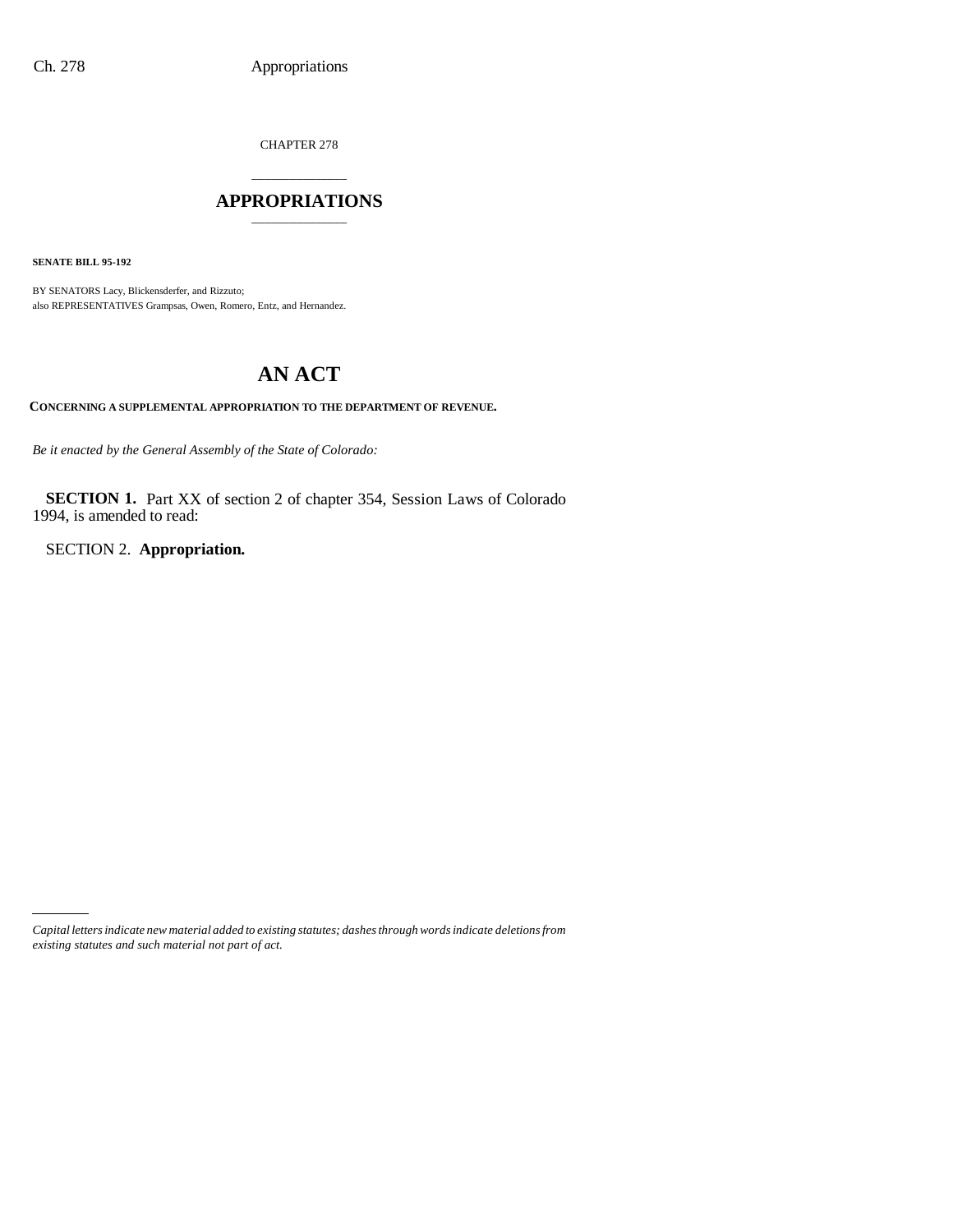|                   |              |                | <b>APPROPRIATION FROM</b> |              |              |                |  |
|-------------------|--------------|----------------|---------------------------|--------------|--------------|----------------|--|
| <b>ITEM &amp;</b> | <b>TOTAL</b> | <b>GENERAL</b> | <b>GENERAL</b>            | CASH         | CASH         | <b>FEDERAL</b> |  |
| <b>SUBTOTAL</b>   |              | <b>FUND</b>    | <b>FUND</b>               | <b>FUNDS</b> | <b>FUNDS</b> | <b>FUNDS</b>   |  |
|                   |              |                | <b>« EXEMPT</b>           |              | e EXEMPT     |                |  |

**PART XX DEPARTMENT OF REVENUE**

## **(1) OFFICE OF EXECUTIVE DIRECTOR 130**

| Personal Services and      |                      |
|----------------------------|----------------------|
| <b>Operating Expenses</b>  | 4,977,866            |
|                            | 4,633,513            |
|                            | (87.7 FTE)           |
| Group Health and Life      | <del>3,027,954</del> |
|                            | 2,727,225            |
| Short-term Disability      | 93,668               |
| Salary Survey, Anniversary |                      |
| Increases and Shift        |                      |
| Differential               | 2.288.876            |
|                            | 2,238,876            |
| Workers' Compensation      | 571,337              |
| <b>Legal Services</b>      | 409,758              |
|                            | 398,754              |
| Payment to Risk Management |                      |
| and Property Funds         | 152,610              |
| Vehicle Lease Payments     | <del>391.524</del>   |
|                            |                      |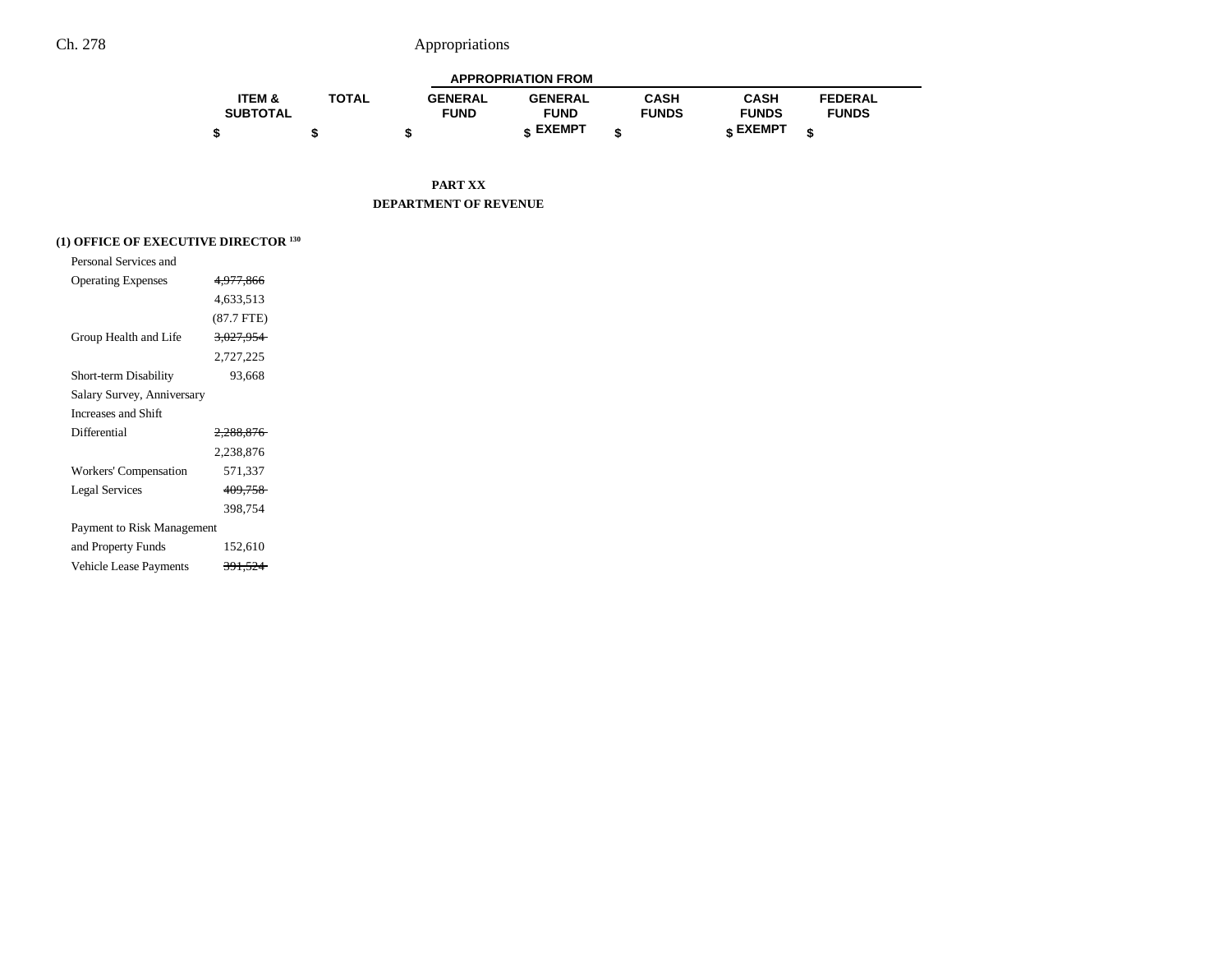|                           | 308,757   |            |           |                        |                          |
|---------------------------|-----------|------------|-----------|------------------------|--------------------------|
| <b>ADP</b> Capital Outlay | 276,300   |            |           |                        |                          |
| <b>Leased Space</b>       | 1,152,956 |            |           |                        |                          |
| Capitol Complex Leased    |           |            |           |                        |                          |
| Space                     | 662.174   |            |           |                        |                          |
| <b>Utilities</b>          | 249,645   |            |           |                        |                          |
|                           |           | 14,254,668 | 5.291.262 | $384,903$ <sup>a</sup> | $8,578,503$ <sup>b</sup> |
|                           |           | 13,465,815 | 4,616,620 | 435,564 <sup>a</sup>   | $8,413,631$ <sup>b</sup> |

<sup>a</sup> Of this amount, \$19,576 shall be from the Trade Name Registration Fund, \$5,632 shall be from the Aviation Tax Fund, and \$359,695 \$410,356 shall be from various

sources of cash.

<sup>b</sup> Of this amount, \$6,215,530 \$5,918,223 shall be from the Highway Users Tax Fund of which \$842,629 shall be for indirect cost recoveries, \$465,241 shall be from the Distributive Data Processing Account of which \$188,941(T) shall be for indirect cost recoveries, \$345,396 shall be from the Drivers License Revocation Account, \$226,835(T) shall be from the State Lottery Fund for indirect cost recoveries, \$167,148(T) shall be from the Limited Gaming Fund of which \$133,300 shall be for indirect cost recoveries, \$70,679(T) shall be from the Automotive Inspection and Readjustment Account for indirect cost recoveries, \$67,340(T) shall be from the Auto

Dealers License Fund for indirect cost recoveries, \$30,609(T) shall be from the Liquor Enforcement Cash Fund for indirect cost recoveries, \$8,519(T) shall be from fees

collected pursuant to Section 42-2-116(3)(c), C.R.S., for indirect cost recoveries, \$2,772(T) shall be from fees collected pursuant to Section 42-2-115(2), C.R.S., for indirect cost recoveries, \$1,804(T) shall be from the Debt Collection Fund for indirect cost recoveries, and \$976,630 \$1,109,065 shall be from various sources of exempt cash funds.

### **(2) INFORMATION AND SUPPORT SERVICES DIVISION 130**

| Program Costs | 14.804.111            | 10.764.446 | $143.782$ <sup>a</sup> | <del>3,895,883</del> |
|---------------|-----------------------|------------|------------------------|----------------------|
|               | 15.012.296            | 10.860.682 |                        | $4,007,832$ b        |
|               | $(243.5 \text{ FFE})$ |            |                        |                      |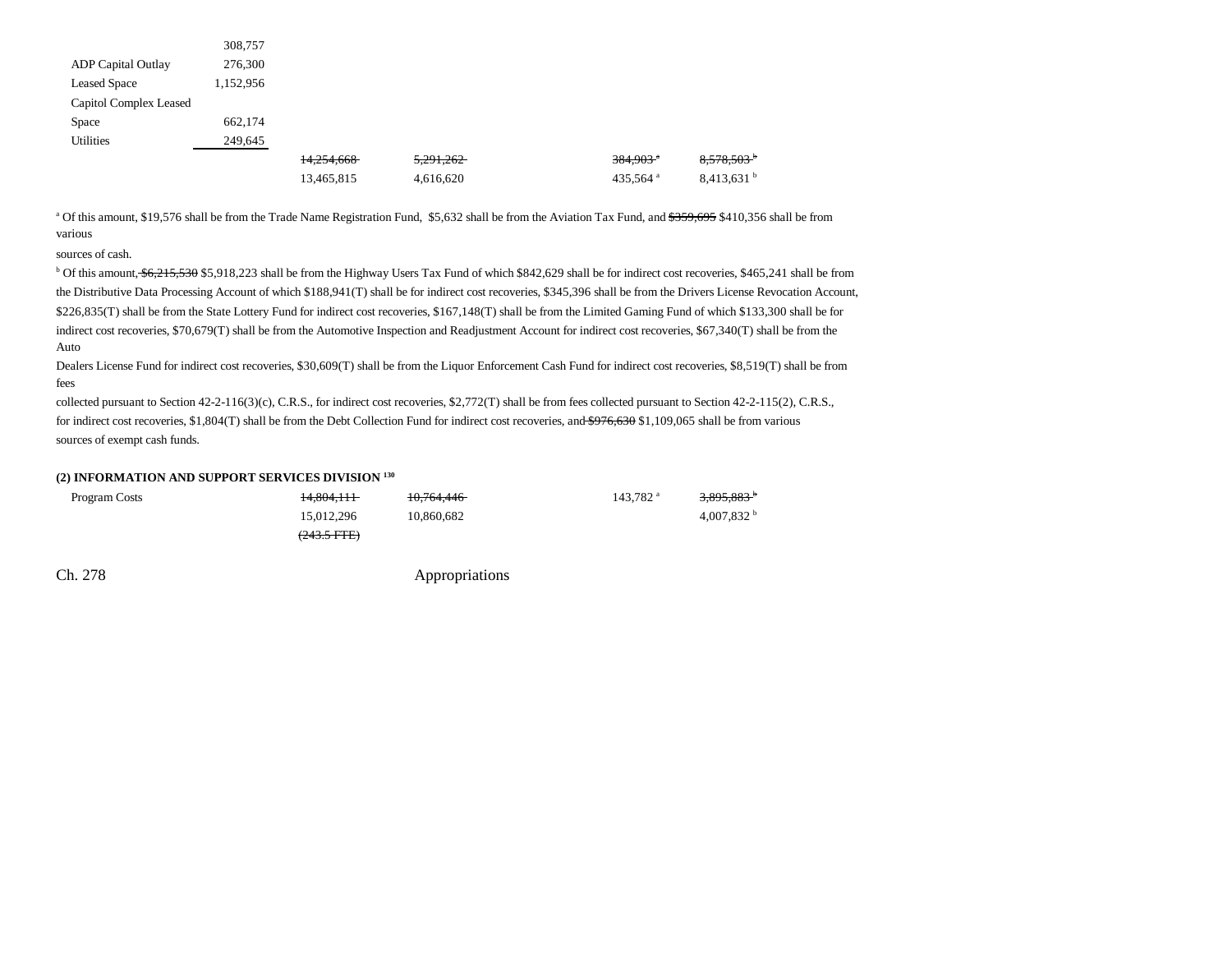|                   |              |                | <b>APPROPRIATION FROM</b> |              |                 |                |  |
|-------------------|--------------|----------------|---------------------------|--------------|-----------------|----------------|--|
| <b>ITEM &amp;</b> | <b>TOTAL</b> | <b>GENERAL</b> | <b>GENERAL</b>            | CASH         | <b>CASH</b>     | <b>FEDERAL</b> |  |
| <b>SUBTOTAL</b>   |              | <b>FUND</b>    | <b>FUND</b>               | <b>FUNDS</b> | <b>FUNDS</b>    | <b>FUNDS</b>   |  |
|                   |              |                | c EXEMPT                  |              | <b>« EXEMPT</b> |                |  |

#### (245.8 FTE)

a Of this amount, \$95,389 shall be from the Trade Name Registration Fund, \$39,693 shall be from the Auto Dealers License Fund, and \$8,700 shall be from the Aviation

#### Fund.

b Of this amount, \$3,388,877 shall be from the Highway Users Tax Fund, \$336,118 shall be from the Distributive Data Processing Account, \$63,867 shall be from fees

collected pursuant to Section 42-1-215(2), C.R.S., \$35,201(T) shall be from the Debt Collection Fund, and \$8,966(T) shall be from the Liquor Enforcement Fund for indirect

cost recoveries, \$22,651 shall be from the Automotive Inspection and Readjustment Account, \$16,723 shall be from the Drivers License Revocation Account, \$5,569(T) shall

be from the Lottery Fund, and  $f(7,911)$  \$129,860(T) shall be from the Limited Gaming Fund.

### **(3) MOTOR VEHICLE DIVISION 15, 130**

| Program Costs | 13.229.283    | 848.053 | $120.573$ <sup>a</sup> | $+2.260.657$              |
|---------------|---------------|---------|------------------------|---------------------------|
|               |               | 828.510 |                        | $12,280,200^{\mathrm{b}}$ |
|               | $(411.0$ FTE) |         |                        |                           |

a This amount shall be from the Auto Dealers License Fund.

<sup>b</sup> Of this amount, \$11,453,790 \$11,473,333 shall be from the Highway Users Tax Fund, \$330,418 shall be from the Distributive Data Processing Account, \$237,881 shall be from the Drivers License Revocation Account, \$194,822 shall be from fees collected pursuant to Section 42-2-116(3)(c), C.R.S., and \$43,746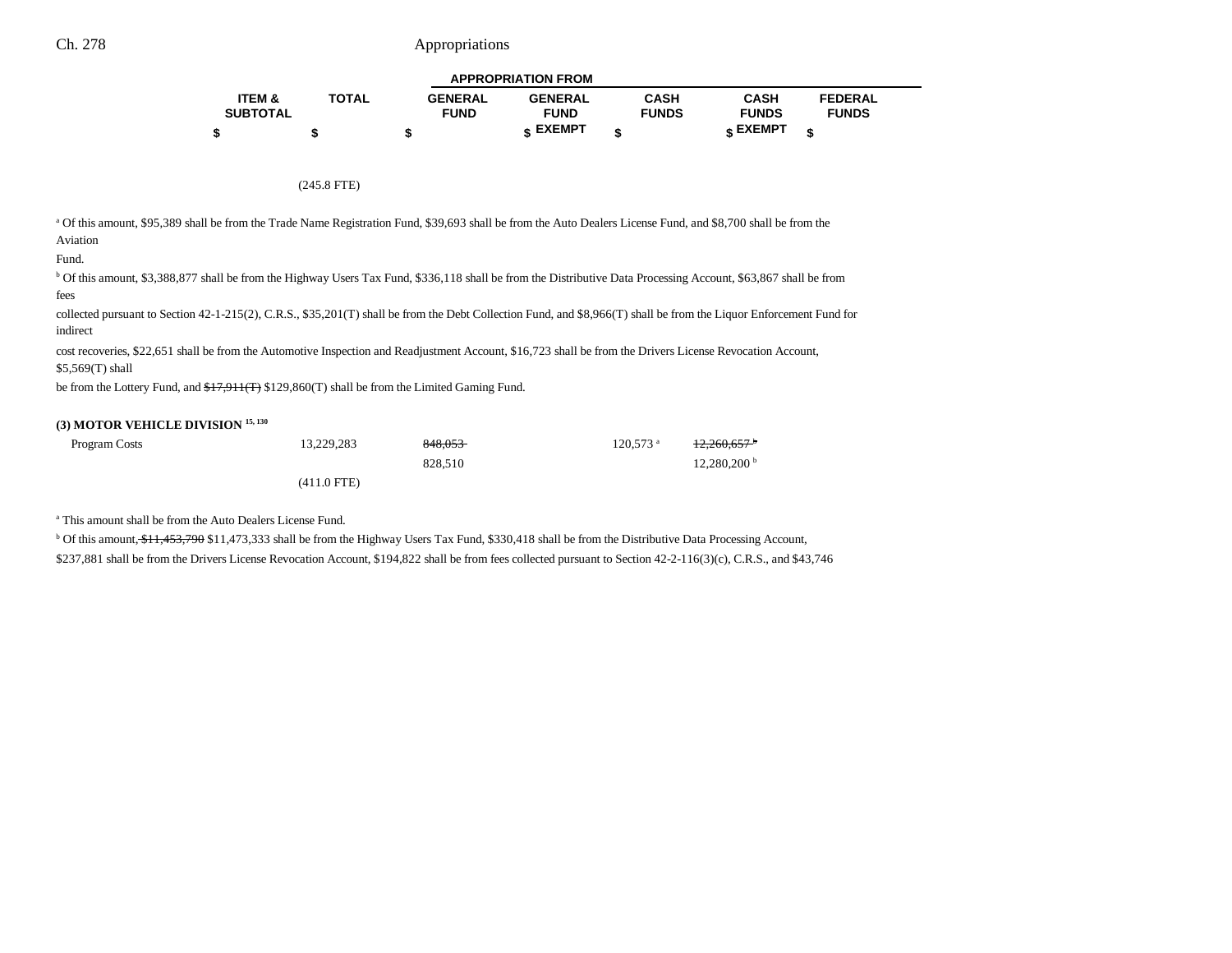shall be from the Automotive Inspection and Readjustment Account.

| (4) PORTS OF ENTRY DIVISION 130                                    |               |           |  |                        |
|--------------------------------------------------------------------|---------------|-----------|--|------------------------|
| Program Costs                                                      | 5,132,039     |           |  |                        |
|                                                                    | $(131.3$ FTE) |           |  |                        |
| Controlled Maintenance -                                           |               |           |  |                        |
| Fixed and Mobile Ports                                             | 55,335        |           |  |                        |
|                                                                    |               | 5,187,374 |  | 5,187,374 <sup>a</sup> |
| <sup>a</sup> This amount shall be from the Highway Users Tax Fund. |               |           |  |                        |
| (5) SPECIAL PURPOSE $^{130}$                                       |               |           |  |                        |

### **(A) Vehicle Emissions**

| Program Costs | 1,351,608    | $17.886$ a | $1,333,722$ b |
|---------------|--------------|------------|---------------|
|               | $(25.4$ FTE) |            |               |

a This amount shall be from the Auto Dealers License Fund.

<sup>b</sup> Of this amount, \$1,323,595 shall be from the Automobile Inspection and Readjustment Account, and \$10,127 shall be from the Highway Users Tax Fund.

#### **(B) Motor Vehicle Dealer Licensing Board**

| Program Costs | 1,187,293    | 1,175,096 <sup>*</sup>   | $12,197^{\circ}$ |
|---------------|--------------|--------------------------|------------------|
|               | 1,124,735    | $1,112,538$ <sup>a</sup> |                  |
|               | $(23.2$ FTE) |                          |                  |

a This amount shall be from the Auto Dealers License Fund.

<sup>b</sup> This amount shall be from the Highway Users Tax Fund.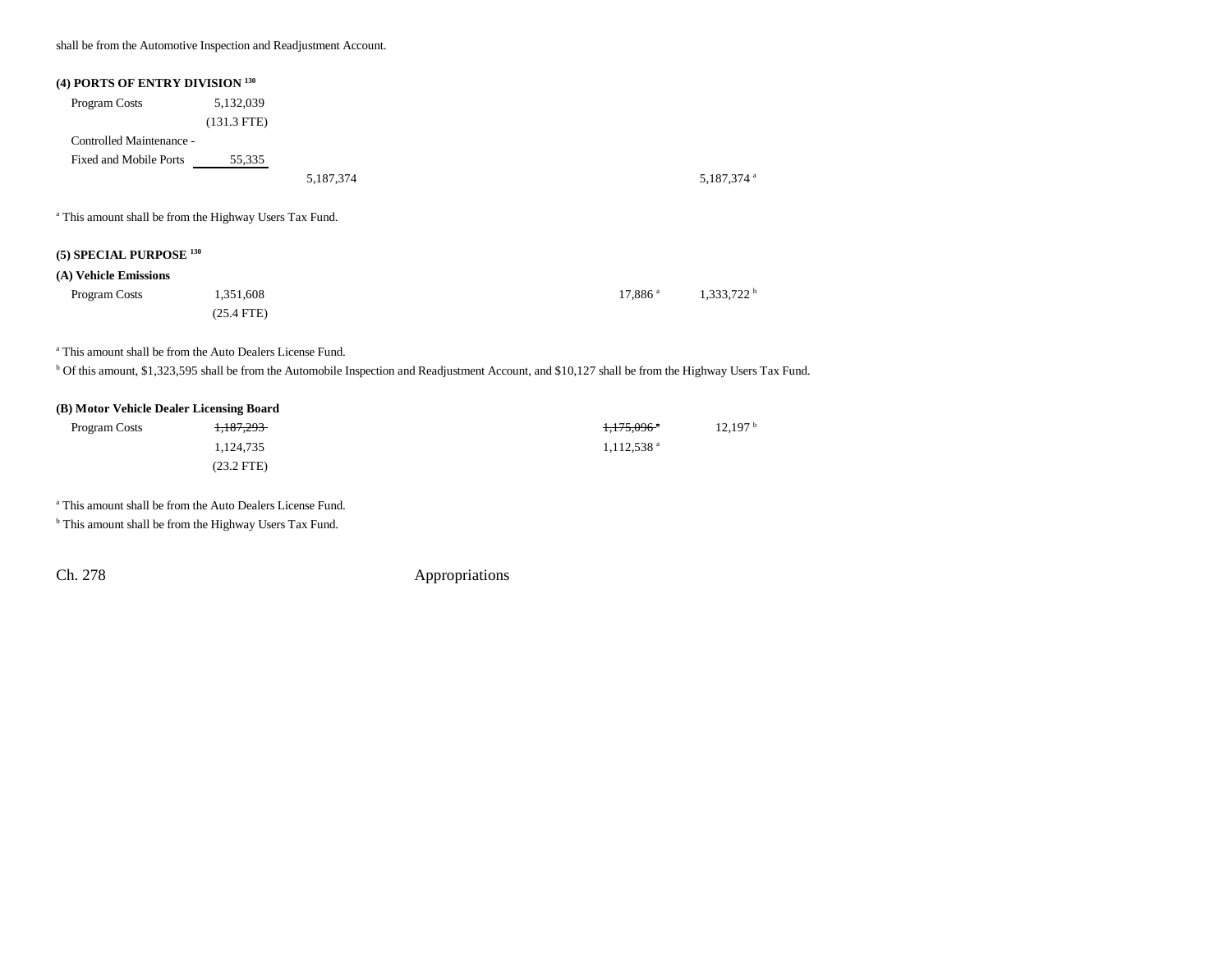|                 |              |                | <b>APPROPRIATION FROM</b> |              |              |                |  |
|-----------------|--------------|----------------|---------------------------|--------------|--------------|----------------|--|
| ITEM &          | <b>TOTAL</b> | <b>GENERAL</b> | <b>GENERAL</b>            | <b>CASH</b>  | <b>CASH</b>  | <b>FEDERAL</b> |  |
| <b>SUBTOTAL</b> |              | <b>FUND</b>    | <b>FUND</b>               | <b>FUNDS</b> | <b>FUNDS</b> | <b>FUNDS</b>   |  |
|                 |              |                | <b>« EXEMPT</b>           |              | EXEMPT ہ     |                |  |

|  | (C) Traffic Safety |  |
|--|--------------------|--|
|--|--------------------|--|

| Program | 100.000 | $100,000$ (T) <sup><math>\circ</math></sup> |
|---------|---------|---------------------------------------------|
|         |         |                                             |

a This amount shall be from federal funds appropriated in the Office of Transportation Safety, Colorado Department of Transportation.

### **(D) Data Processing Services**

| Distributive Data |              |                       |                      |
|-------------------|--------------|-----------------------|----------------------|
| Processing        | 3,251,280    |                       |                      |
|                   | $(27.5$ FTE) |                       |                      |
| Titles            | 1,175,809    |                       |                      |
|                   | $(42.4$ FTE) |                       |                      |
|                   | 4,427,089    | $20,446$ <sup>a</sup> | 4,406,643 $^{\rm b}$ |

a This amount shall be from the Auto Dealers License Fund.

<sup>b</sup> Of this amount, \$4,354,392 shall be from the Distributive Data Processing Account, \$30,396(T) shall be from fees, taxes and all other sources of revenue collected by

the Department of State, and \$21,855 shall be from the Automotive Inspection and Readjustment Account.

**(E) Motor Carrier Safety**

**Assistance Program** 292,123 292,123 292,123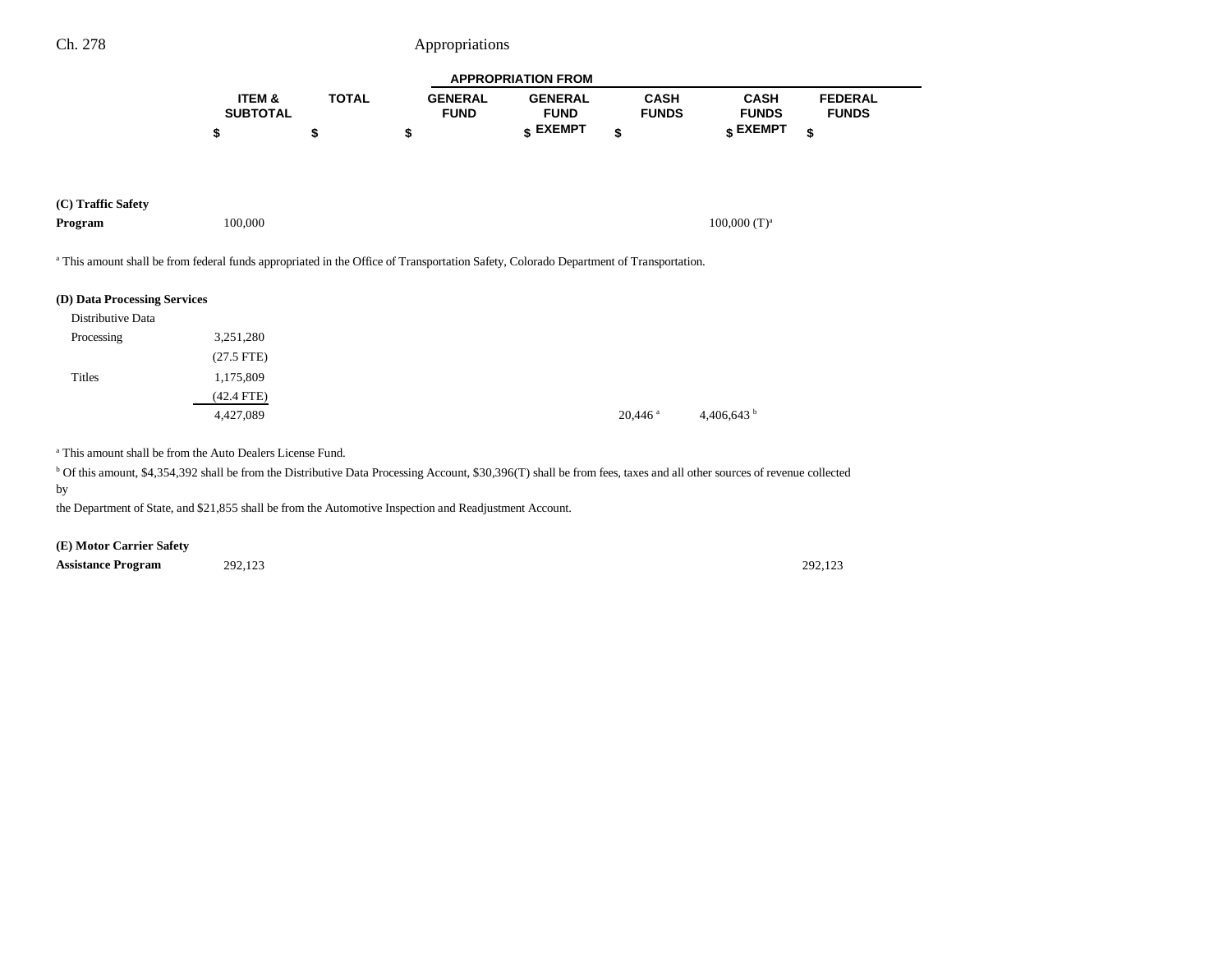| (F) Hazardous Materials                 |                                                                               |                                                                                                                                                                         |                                        |
|-----------------------------------------|-------------------------------------------------------------------------------|-------------------------------------------------------------------------------------------------------------------------------------------------------------------------|----------------------------------------|
| <b>Permitting Program</b>               | 143,382                                                                       |                                                                                                                                                                         | 143,382 $(T)^a$                        |
|                                         |                                                                               |                                                                                                                                                                         | $(4.0$ FTE)                            |
|                                         |                                                                               |                                                                                                                                                                         |                                        |
|                                         | <sup>a</sup> This amount shall be from the Hazardous Materials Safety Fund.   |                                                                                                                                                                         |                                        |
| (G) Mineral Audit                       |                                                                               |                                                                                                                                                                         |                                        |
| Program                                 | 563,834                                                                       |                                                                                                                                                                         | 520,512 <sup>b</sup><br>43,322 $(T)^a$ |
|                                         | $(10.0$ FTE)                                                                  |                                                                                                                                                                         |                                        |
|                                         |                                                                               |                                                                                                                                                                         |                                        |
|                                         |                                                                               | <sup>a</sup> Of this amount, \$2,008 shall be from the Oil and Gas Conservation Fund, and \$41,314 shall be from the State Land Board Administrative Fund.              |                                        |
|                                         | <sup>b</sup> Included in this amount is \$77,021 in indirect cost recoveries. |                                                                                                                                                                         |                                        |
| (H) Cigarette Tax                       |                                                                               |                                                                                                                                                                         |                                        |
| <b>Rebate</b>                           | 16,000,000                                                                    | 16,000,000 <sup>a</sup>                                                                                                                                                 |                                        |
|                                         |                                                                               |                                                                                                                                                                         |                                        |
|                                         |                                                                               | a For purposes of complying with the limitation on state fiscal year spending imposed by Article X, Section 20 of the State Constitution, these moneys are included for |                                        |
|                                         |                                                                               | informational purposes as they are continuously appropriated by a permanent statute or constitutional provision and, therefore, are not subject to the limitation of    |                                        |
| General Fund                            |                                                                               |                                                                                                                                                                         |                                        |
|                                         | appropriations as set forth in Section $24-75-20.1$ , $24-75-201.1$ , C.R.S.  |                                                                                                                                                                         |                                        |
|                                         |                                                                               |                                                                                                                                                                         |                                        |
| (I) Old Age Heat and Fuel and           |                                                                               |                                                                                                                                                                         |                                        |
| <b>Property Tax Assistance</b><br>Grant |                                                                               |                                                                                                                                                                         |                                        |
|                                         | 14,000,000                                                                    | 14,000,000 <sup>a</sup>                                                                                                                                                 |                                        |
|                                         |                                                                               |                                                                                                                                                                         |                                        |
|                                         |                                                                               |                                                                                                                                                                         |                                        |
| Ch. 278                                 |                                                                               | Appropriations                                                                                                                                                          |                                        |

(12.0 FTE)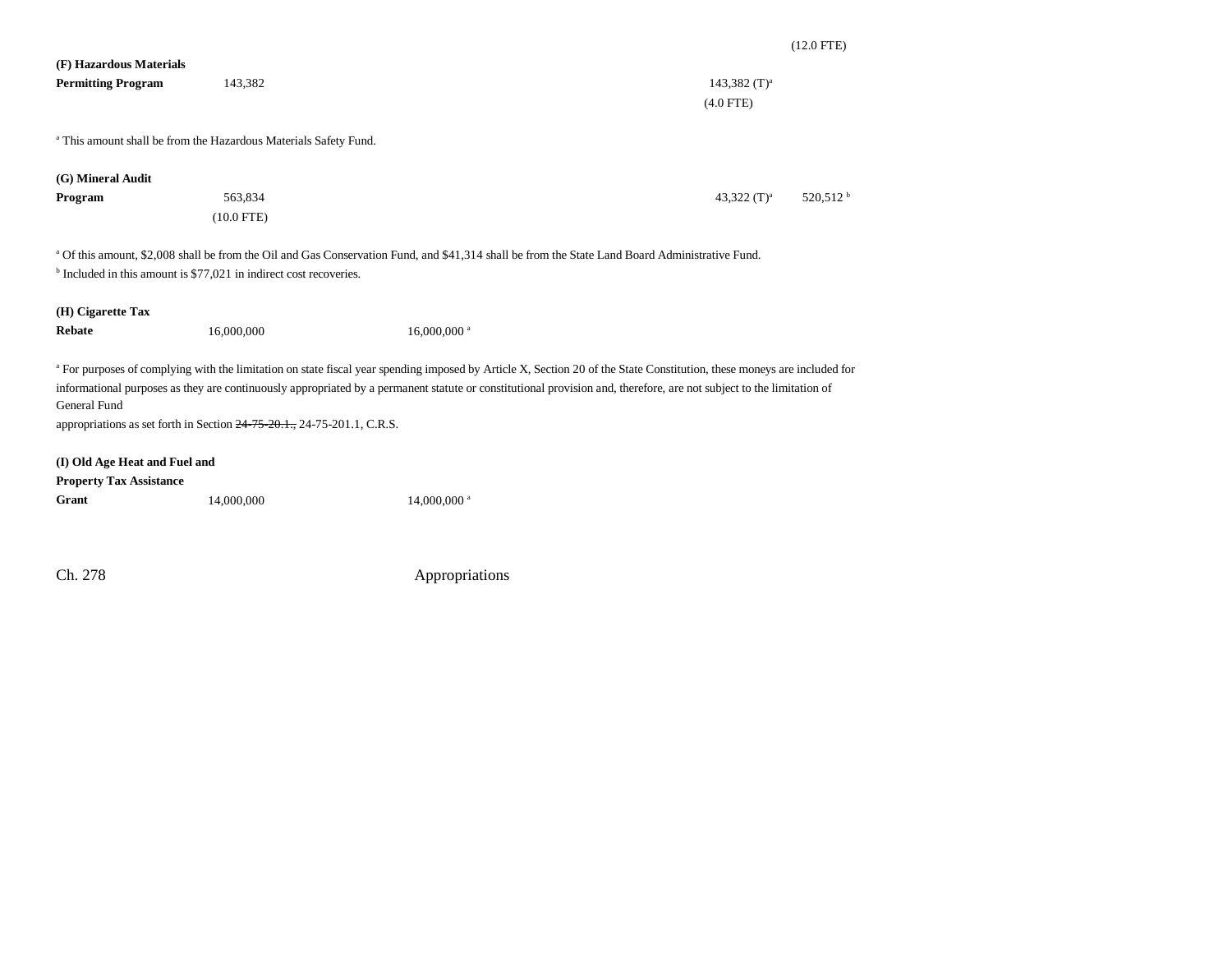|                   |              |                | <b>APPROPRIATION FROM</b> |              |                 |                |  |
|-------------------|--------------|----------------|---------------------------|--------------|-----------------|----------------|--|
| <b>ITEM &amp;</b> | <b>TOTAL</b> | <b>GENERAL</b> | <b>GENERAL</b>            | <b>CASH</b>  | <b>CASH</b>     | <b>FEDERAL</b> |  |
| <b>SUBTOTAL</b>   |              | <b>FUND</b>    | <b>FUND</b>               | <b>FUNDS</b> | <b>FUNDS</b>    | <b>FUNDS</b>   |  |
|                   |              |                | <b>« EXEMPT</b>           |              | <b>« EXEMPT</b> |                |  |

<sup>a</sup> For purposes of complying with the limitation on state fiscal year spending imposed by Article X, Section 20 of the State Constitution these moneys are included for informational purposes as they are continuously appropriated by permanent statute or constitutional provision and, therefore, are not subject to the limitation of General Fund

appropriations as set forth in Section 24-75-201.1, C.R.S.

## **(J) Indirect Cost**

| <b>Assessment</b> | <del>391,393</del> | 77.952 <sup>*</sup>   | <del>313,441</del> <sup>b</sup> |
|-------------------|--------------------|-----------------------|---------------------------------|
|                   | 326,960            | $67.340$ <sup>a</sup> | 259.620 <sup>b</sup>            |

a This amount shall be from the Auto Dealers License Fund.

<sup>b</sup> Of this amount, \$216,897 \$188,941 shall be from the Distributive Data Processing Account, an<del>d \$96,544</del> \$70,679 shall be from the Automotive Inspection and Readjustment Account.

### **(K) Reinvestment**

| Reserve <sup>131</sup> | <del>250.000</del> |         |          | $250,000$ (T) <sup><math>\prime</math></sup> |
|------------------------|--------------------|---------|----------|----------------------------------------------|
|                        | 635,290            | 397,081 | 44.734 a | $193.475^{\mathrm{b}}$                       |

<sup>\*</sup>This amount shall be from savings identified within the Department.

aOF THIS AMOUNT, SUBJECT TO APPROPRIATION BY THE LIMITED GAMING COMMISSION, \$33,237 SHALL BE FROM THE LIMITED GAMING FUND AND \$11,497 SHALL BE FROM THE LIQUOR ENFORCEMENT CASH FUND.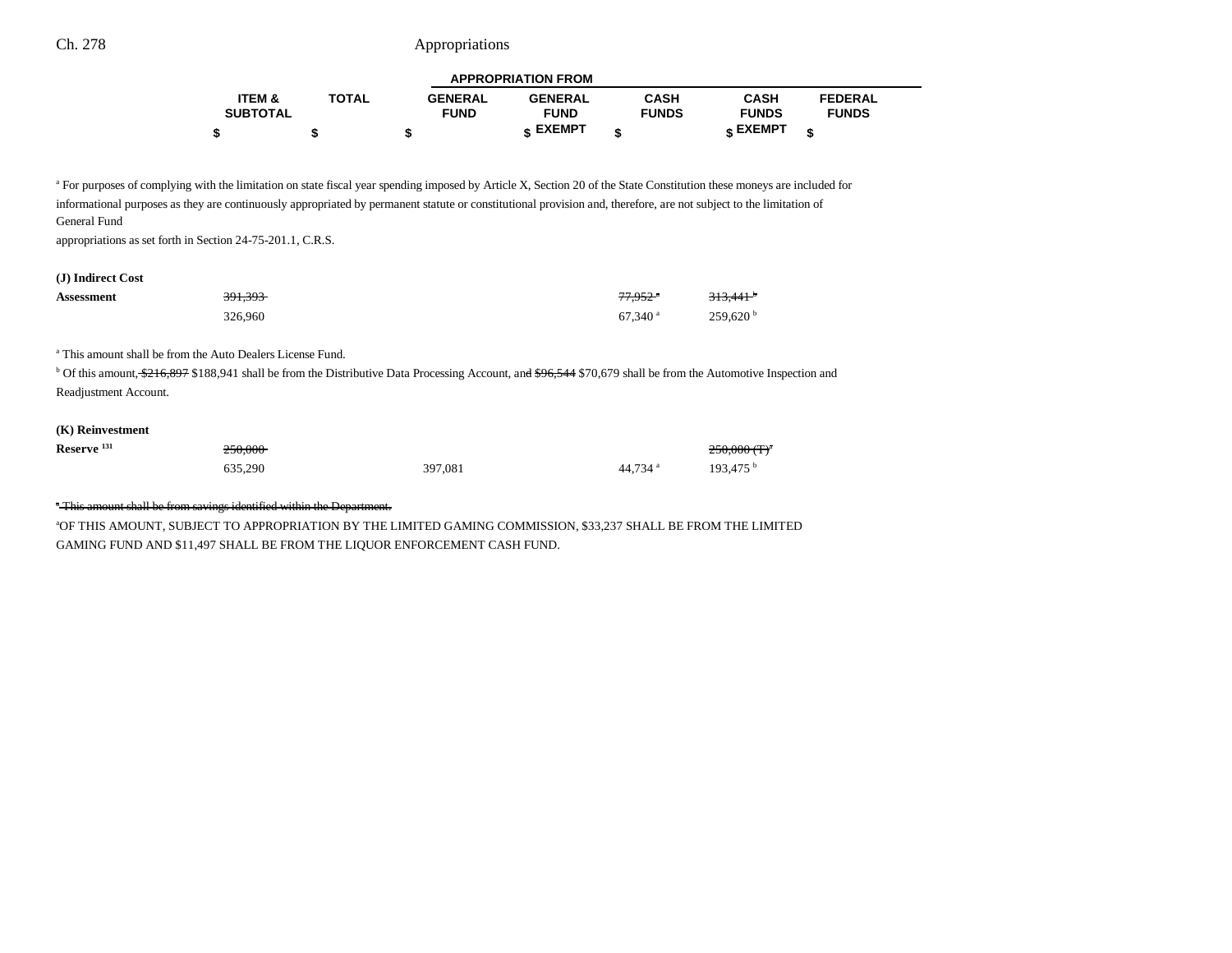## b OF THIS AMOUNT, \$141,200 SHALL BE FROM THE HIGHWAY USERS TAX FUND AND \$52,275 SHALL BE FROM VARIOUS SOURCES OF EXEMPT CASH FUNDS.

### **(L) Colorado Municipal**

**League Computer List** 1,314 **1,314 a** 1,314 **1** 

a This amount shall be from the Colorado Municipal League.

38,708,036

38,966,335

## **(6) TAXATION AND COMPLIANCE DIVISION 130**

| Program Costs | <del>11,041,413</del> | 10,555,120 | $486,293$ <sup>a</sup> |
|---------------|-----------------------|------------|------------------------|
|               | 10.968.083            | 10.485.456 | 482.627 $^{\rm a}$     |
|               | $(212.2 \text{ FFE})$ |            |                        |
|               | $(210.2$ FTE)         |            |                        |

<sup>a</sup> Of this amount, \$409,272 \$407,072 shall be from the Highway Users Tax Fund, and \$77,021(T) \$75,555(T) shall be from the Mineral Audit Program for indirect cost recoveries.

## **(7) TAXPAYER SERVICE DIVISION 130**

| Program Costs | <del>3,700,592</del> | <del>3,143,414</del> | 240.778 <sup>a</sup> | 316,400 <sup>b</sup> |
|---------------|----------------------|----------------------|----------------------|----------------------|
|               | 3,773,922            | 3,213,078            |                      | $320,066^{\circ}$    |
|               | $(88.9$ FTE $)$      |                      |                      |                      |
|               | $(90.9$ FTE)         |                      |                      |                      |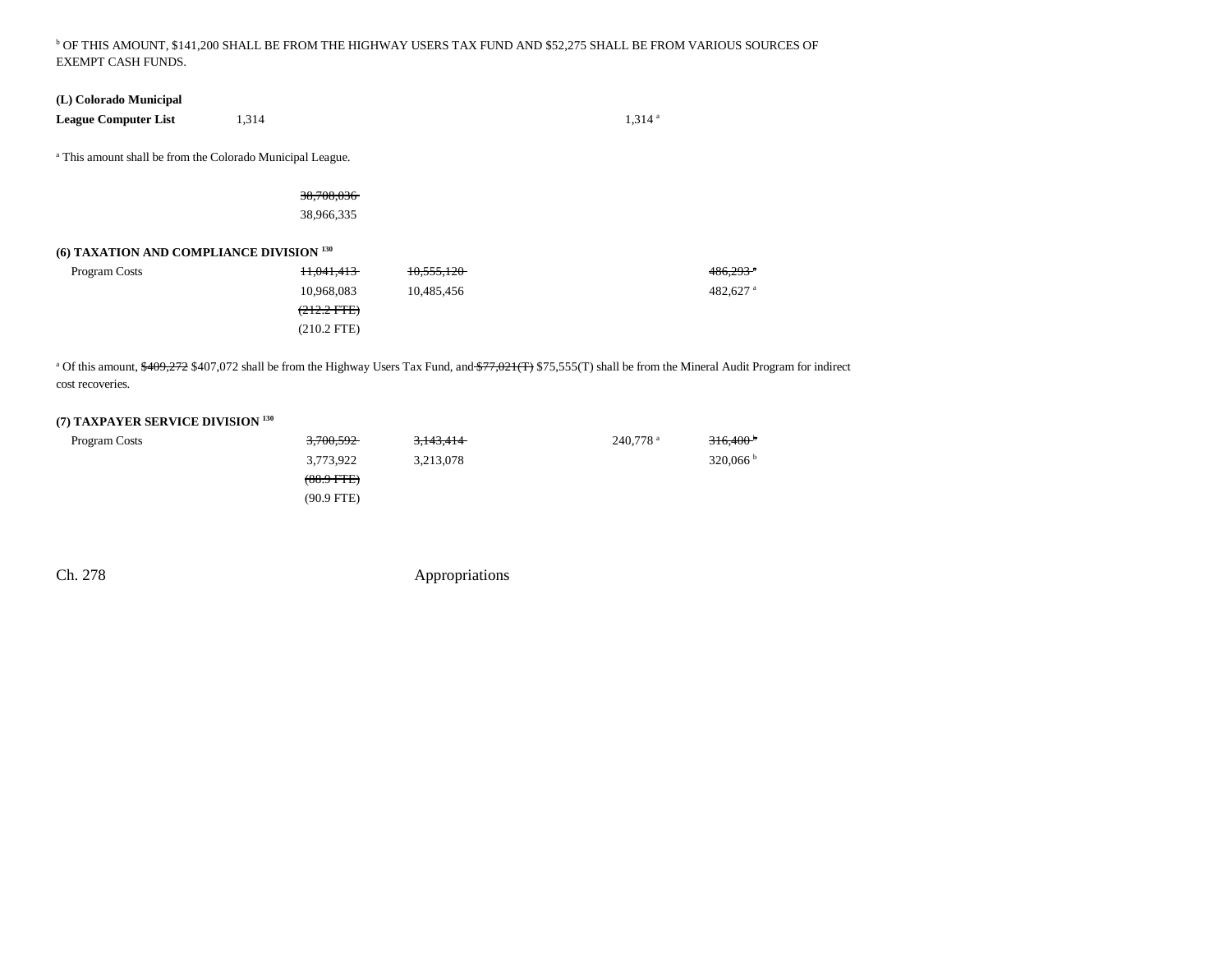|                   |              |                | <b>APPROPRIATION FROM</b> |              |                 |                |
|-------------------|--------------|----------------|---------------------------|--------------|-----------------|----------------|
| <b>ITEM &amp;</b> | <b>TOTAL</b> | <b>GENERAL</b> | <b>GENERAL</b>            | <b>CASH</b>  | <b>CASH</b>     | <b>FEDERAL</b> |
| <b>SUBTOTAL</b>   |              | <b>FUND</b>    | <b>FUND</b>               | <b>FUNDS</b> | <b>FUNDS</b>    | <b>FUNDS</b>   |
|                   |              |                | c EXEMPT                  |              | <b>« EXEMPT</b> |                |

٠

a Of this amount, \$166,714 shall be from the Trade Name Registration Fund, \$66,639 shall be from the Aviation Fund, \$3,165 shall be from the Auto Dealers License Fund,

and \$4,260 shall be from fees collected for the Waste Tire Recycling Development Fund.

<sup>b</sup> Of this amount, \$310,926 \$313,126 shall be from the Highway Users Tax Fund, and \$5,474(T) \$6,940(T) shall be from the Debt Collection Fund.

### **(8) LIQUOR ENFORCEMENT DIVISION 130**

| Personal Services and     |           |           |             |                   |
|---------------------------|-----------|-----------|-------------|-------------------|
| <b>Operating Expenses</b> | 1,055,045 |           | 433,952     | 621,093 $a$       |
|                           |           |           | $(9.5$ FTE) | $(11.0$ FTE)      |
| <b>Indirect Cost</b>      |           |           |             |                   |
| Assessment                | 39,575    |           |             | 39,575 $^{\rm a}$ |
|                           |           | 1,094,620 |             |                   |

a These amounts shall be from the Liquor Enforcement Cash Fund.

## **(9) STATE LOTTERY DIVISION 130, 132, 133, 134**

| <b>Fixed Costs</b>  | <del>7.605.953</del> |
|---------------------|----------------------|
|                     | 7.608.787            |
|                     | $(118.0$ FTE)        |
| Travel              | 119.291              |
| <b>Leased Space</b> | 366,905              |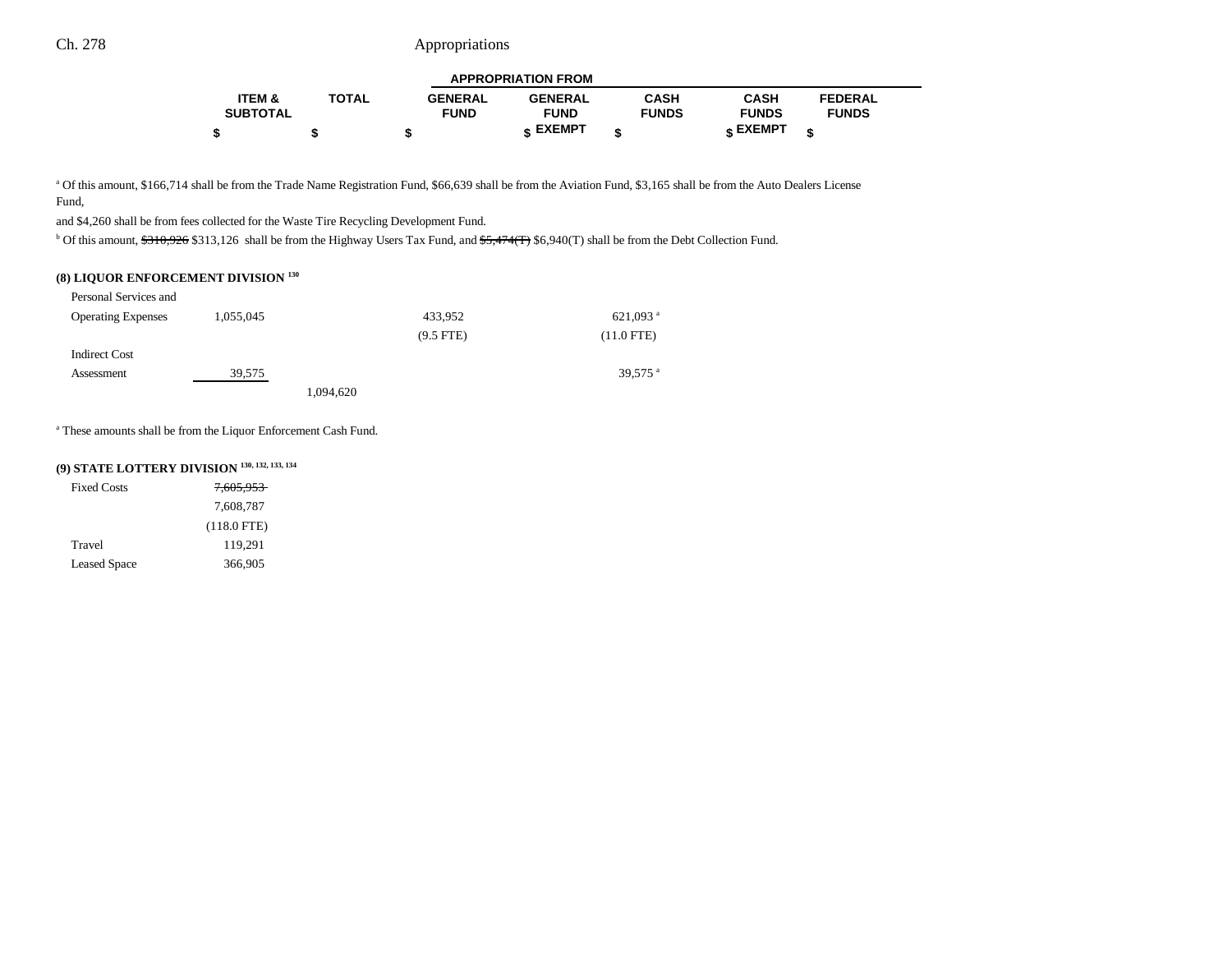| <b>Grand Junction Office</b> |                          |             |                          |
|------------------------------|--------------------------|-------------|--------------------------|
| <b>Building Leased Space</b> | 5,022                    |             |                          |
| <b>Indirect Cost</b>         |                          |             |                          |
| Assessment                   | 237,789                  |             |                          |
|                              | 232,404                  |             |                          |
| Marketing and                |                          |             |                          |
| Communications               | 8,647,032                |             |                          |
| <b>Vendor Fees</b>           | $8,632,560$ <sup>a</sup> |             |                          |
| Prizes                       | 148,014,000 <sup>a</sup> |             |                          |
| <b>Retailer Compensation</b> | 15,293,940 <sup>a</sup>  |             |                          |
| <b>Ticket Costs</b>          | 3,351,720                |             |                          |
| Capital Outlay               | 31,000                   |             |                          |
|                              |                          | 192,305,212 | 192,305,212 <sup>b</sup> |
|                              |                          | 192,302,661 | 192,302,661 <sup>b</sup> |

<sup>a</sup> For purposes of complying with the limitation on state fiscal year spending imposed by Article X, Section 20 of the State Constitution these moneys are included for informational purposes as they are continuously appropriated by a permanent statute or constitutional provision. <sup>b</sup> Of this amount, \$192,302,480 \$192,299,929 shall be from the State Lottery Fund, and \$2,732 shall be from the Highway Users Tax Fund.

### **(10) LIMITED GAMING DIVISION 130**

| Program Costs | 12,688,273 | $12,688,273$ $^{\circ}$   |
|---------------|------------|---------------------------|
|               | 13,040,013 | $13,040,013$ <sup>a</sup> |
|               |            | $(63.0$ FTE $)$           |
|               |            | $(66.5$ FTE)              |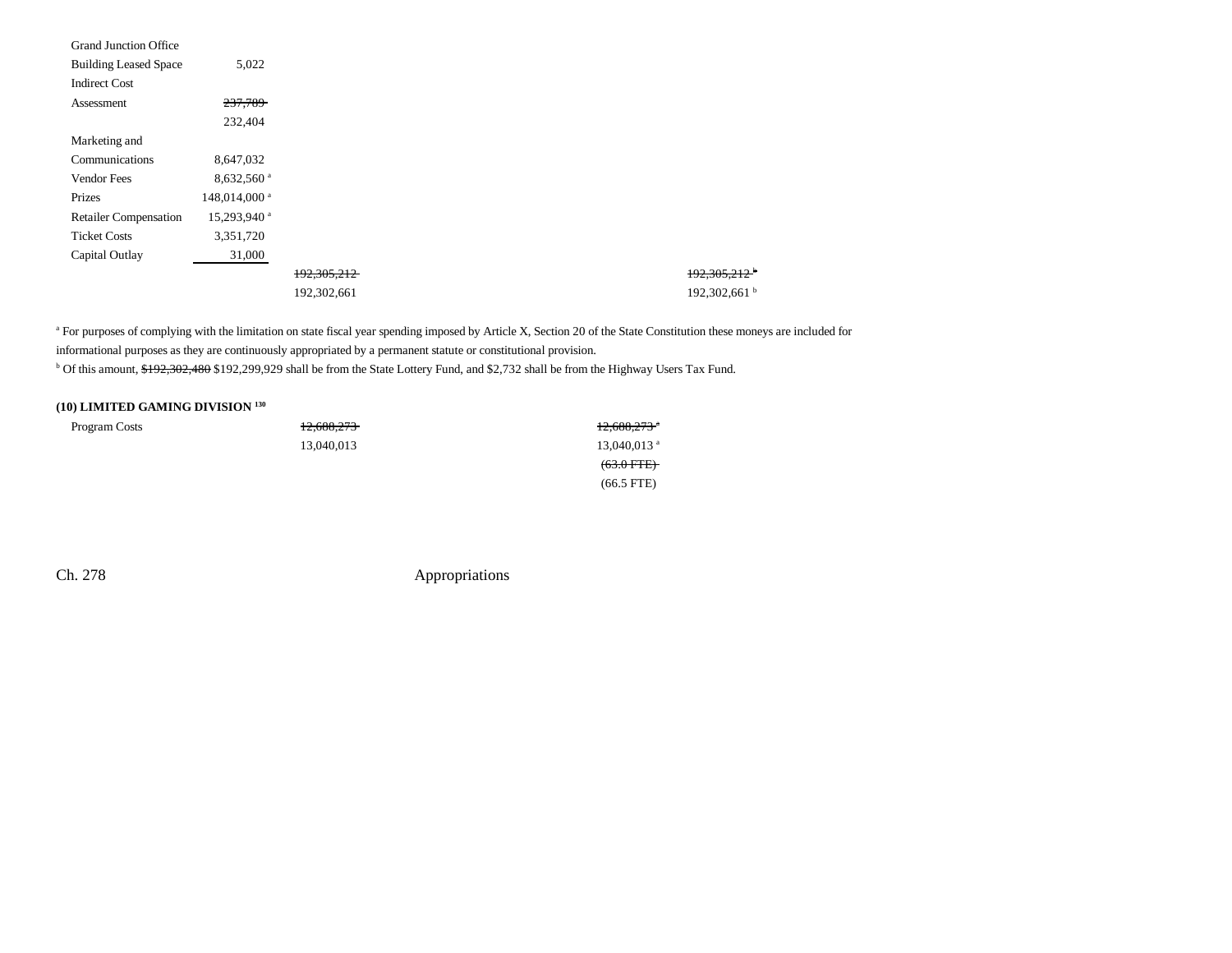| <b>APPROPRIATION FROM</b> |              |                |                |              |              |                |  |  |
|---------------------------|--------------|----------------|----------------|--------------|--------------|----------------|--|--|
| <b>ITEM &amp;</b>         | <b>TOTAL</b> | <b>GENERAL</b> | <b>GENERAL</b> | CASH         | <b>CASH</b>  | <b>FEDERAL</b> |  |  |
| <b>SUBTOTAL</b>           |              | <b>FUND</b>    | <b>FUND</b>    | <b>FUNDS</b> | <b>FUNDS</b> | <b>FUNDS</b>   |  |  |
|                           |              |                | <b>EXEMPT</b>  |              | EXEMPT ۽     | ¢              |  |  |

<sup>a</sup> This amount shall be from the Limited Gaming Fund. For purposes of complying with the limitation on state fiscal year spending imposed by Article X, Section 20 of

the State Constitution these moneys are included for informational purposes as they are continuously appropriated by a permanent statute or constitutional provision.

### **(11) DIVISION OF RACING EVENTS 130**

| Program Costs                 | 1,960,460            |           |           |                      |
|-------------------------------|----------------------|-----------|-----------|----------------------|
|                               | $(37.2$ FTE)         |           |           |                      |
| Racetrack                     |                      |           |           |                      |
| Applications                  | 25,000               |           |           |                      |
| Purses and Breeders           | 810,000              |           |           |                      |
| Awards                        | 810,000 <sup>a</sup> |           |           |                      |
| Fair Circuit Race Days<br>135 | 98,082               |           |           |                      |
|                               | $(1.3$ FTE)          |           |           |                      |
|                               |                      | 2,893,542 | 2,058,542 | 835,000 <sup>b</sup> |

<sup>a</sup> For purposes of complying with the limitation on state fiscal year spending imposed by Article X, Section 20 of the State Constitution these moneys are included for informational purposes as they are continuously appropriated by a permanent statute or constitutional provision.

b Of this amount, \$25,000 shall be from racetrack applications, and \$810,000 shall be from racing tax revenues for the Supplemental Purses and Breeders Awards program.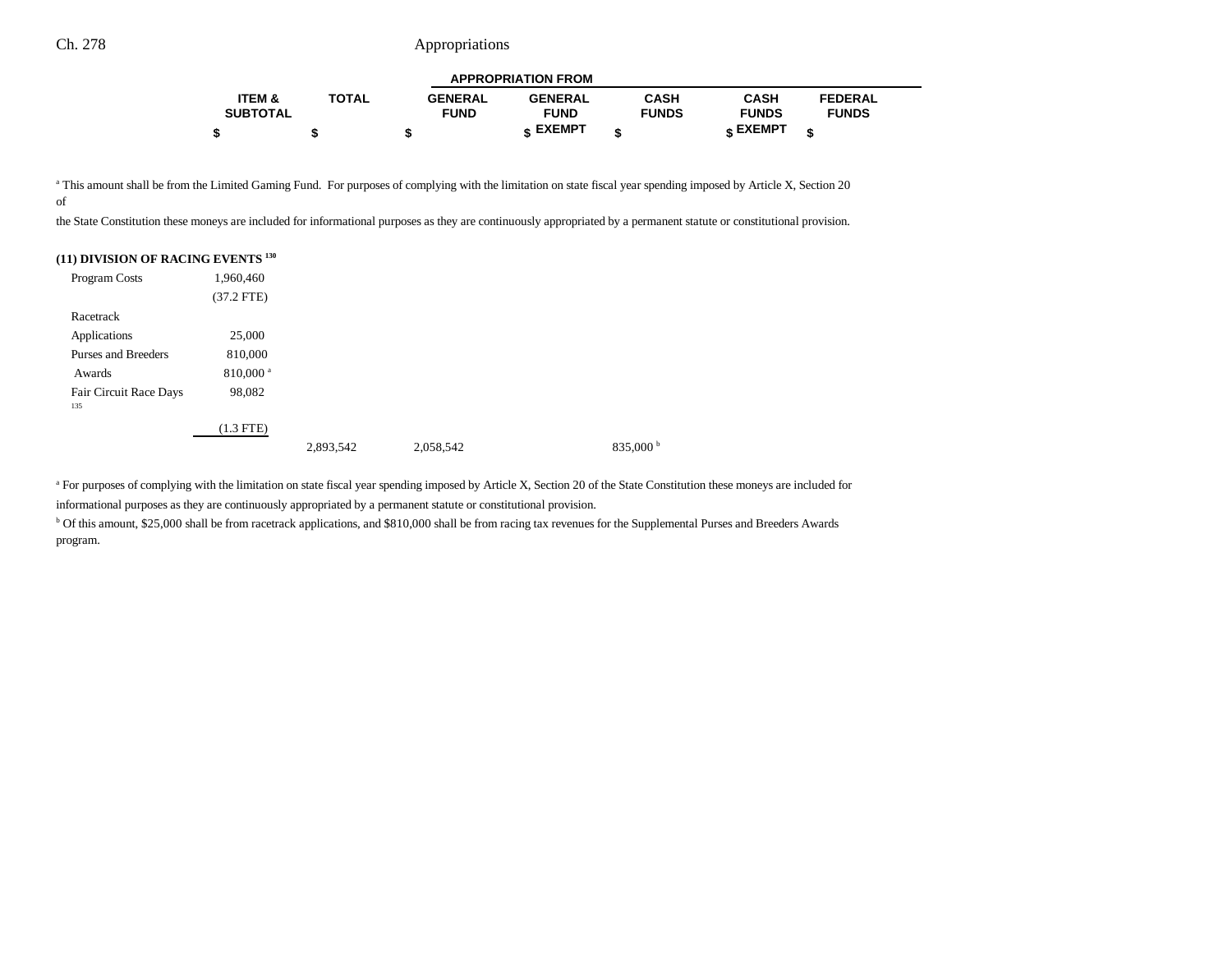| <b>TOTALS PART XX</b> |               |                            |              |                             |           |
|-----------------------|---------------|----------------------------|--------------|-----------------------------|-----------|
| $(REVENUE)^8$         | \$309,907,124 | $$63,094,789$ <sup>a</sup> | \$16,366,671 | <del>\$229,633,029</del>    | \$812,635 |
|                       | \$309,933,944 | $$62,893,921$ <sup>a</sup> | \$16,740,636 | $$229.486.752$ <sup>b</sup> |           |

a Of this amount, \$30,000,000 is included as information for purposes of complying with the limitation on state fiscal year spending imposed by Article X, Section 20 of the State Constitution. As this amount is continuously appropriated by a permanent statute or constitutional provision it is not subject to the limitation of General Fund Appropriations as set forth in Section 24-75-201.1, C.R.S.

<sup>b</sup> Of this amount,  $\frac{41,481,889,1,343,838}{1,343,838}$  contains a (T) notation, and  $\frac{26,990,825,526,854,261}{26,854,261}$  is from the Highway Users Tax Fund subject to Section 43-4-201(3)(a), C.R.S.

**FOOTNOTES** -- The following statements are referenced to the numbered footnotes throughout section 2.

- 8(Governor lined through this provision. See L. 94, p. 3187.)
- 15 Department of Corrections, Correctional Industries; and Department of Revenue, Motor Vehicle Division -- The Department of Corrections is requested to submit to the Joint Budget Committee quarterly reports which outline the license plate production level, by type, for the preceding quarter, as well as an estimate of the next quarter's anticipated production level as compared to actual orders received. The Department of Revenue is requested to submit to the Joint Budget Committee quarterly reports which outline the license plate inventory on hand, by county, as of the end of each quarter, as well as the estimated license plate demand of each county for the next quarter. The Departments are requested to submit their first reports by October 31, 1994.
- 130 Department of Revenue, All Sections -- The Department's line item appropriations have been based upon and are subject to the Memorandum of Understanding between the Department of Revenue and the Joint Budget Committee of the General Assembly, which memorandum was signed by the Executive Director of the Department and the Chairman of the Joint Budget Committee. The Memorandum of Understanding is on file at the office of the Joint Budget Committee. The intent of the Memorandum is to make the Department more cost-effective through new and continued line item consolidation in order to maximize productivity by using existing and reduced staff and funding levels to prioritize assignments and responsibly perform statutorily required functions. The Department will maintain accounting records which will delineate actual expenditures for the consolidated line items based on the FY 1988-89 appropriation line items.
- 131 Department of Revenue, Special Purpose, Reinvestment Reserve -- It is the intent of the General Assembly that the Department be allowed to reduce other line item appropriations in order to fund the Reinvestment Reserve line item. To this end, and in accordance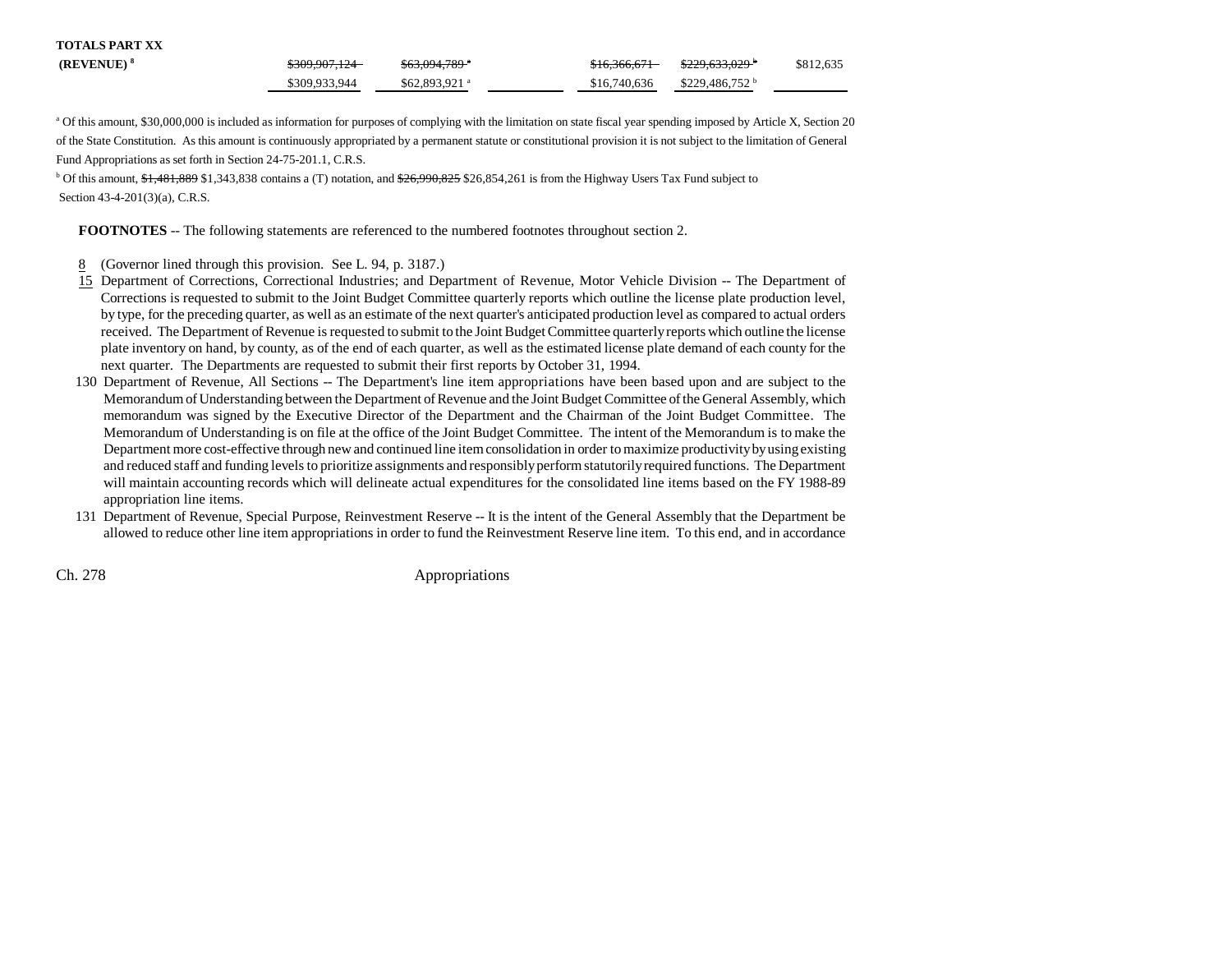| <b>APPROPRIATION FROM</b> |              |                |                 |              |              |                |  |  |
|---------------------------|--------------|----------------|-----------------|--------------|--------------|----------------|--|--|
| <b>ITEM &amp;</b>         | <b>TOTAL</b> | <b>GENERAL</b> | <b>GENERAL</b>  | <b>CASH</b>  | <b>CASH</b>  | <b>FEDERAL</b> |  |  |
| <b>SUBTOTAL</b>           |              | <b>FUND</b>    | <b>FUND</b>     | <b>FUNDS</b> | <b>FUNDS</b> | <b>FUNDS</b>   |  |  |
|                           |              |                | <b>« EXEMPT</b> |              | EXEMPT -     |                |  |  |

with the Memorandum of Understanding between the Department and the Joint Budget Committee, the Department shall submit a Reinvestment Reserve plan to the Committee, in conjunction with its report as required under paragraph 6(b)(1) of the Memorandu m of Understanding. The plan shall identify the sources of funds proposed for transfer to the Reinvestment Reserve. Based on its agreement with the plan submitted by the Department, the Joint Budget Committee shall support a supplemental appropriation to implement the proposal. Any funds thus appropriated to the Reinvestment Reserve in FY 1994-95 shall remain available for expenditure through the fiscal year ending June 30, 1997.

- 132 Department of Revenue, State Lottery Division -- The Department of Revenue is requested to submit a five-year plan to the Joint Budget Committee by November 1, 1994. The report should detail the Division's plans for new games, addition of new locations for sale of tickets or shares, and projected growth of the Division.
- 133 Department of Revenue, State Lottery Division -- The Department is requested to submit a five-year plan for instant ticket vending machines to the Joint Budget Committee by November 1, 1994. This report should detail the planned locations, types of uses, and methods of regulating instant ticket vending machines.
- 134 Department of Revenue, State Lottery Division -- It is not the intent of the General Assembly to authorize the introduction of a new two dollar lottery game. The authority of the Lottery Commission to establish new games is set forth in Section 24-35-208(2)(a), C.R.S.
- 135 Department of Revenue, Division of Racing Events, Fair Circuit Race Days -- These funds are appropriated to support the Fair Circuit Race program. The Division may transfer these funds to the Division's Program Cost line. The Division should report the expenditures on the Fair Circuit Program to the Joint Budget Committee by November 1, 1994.